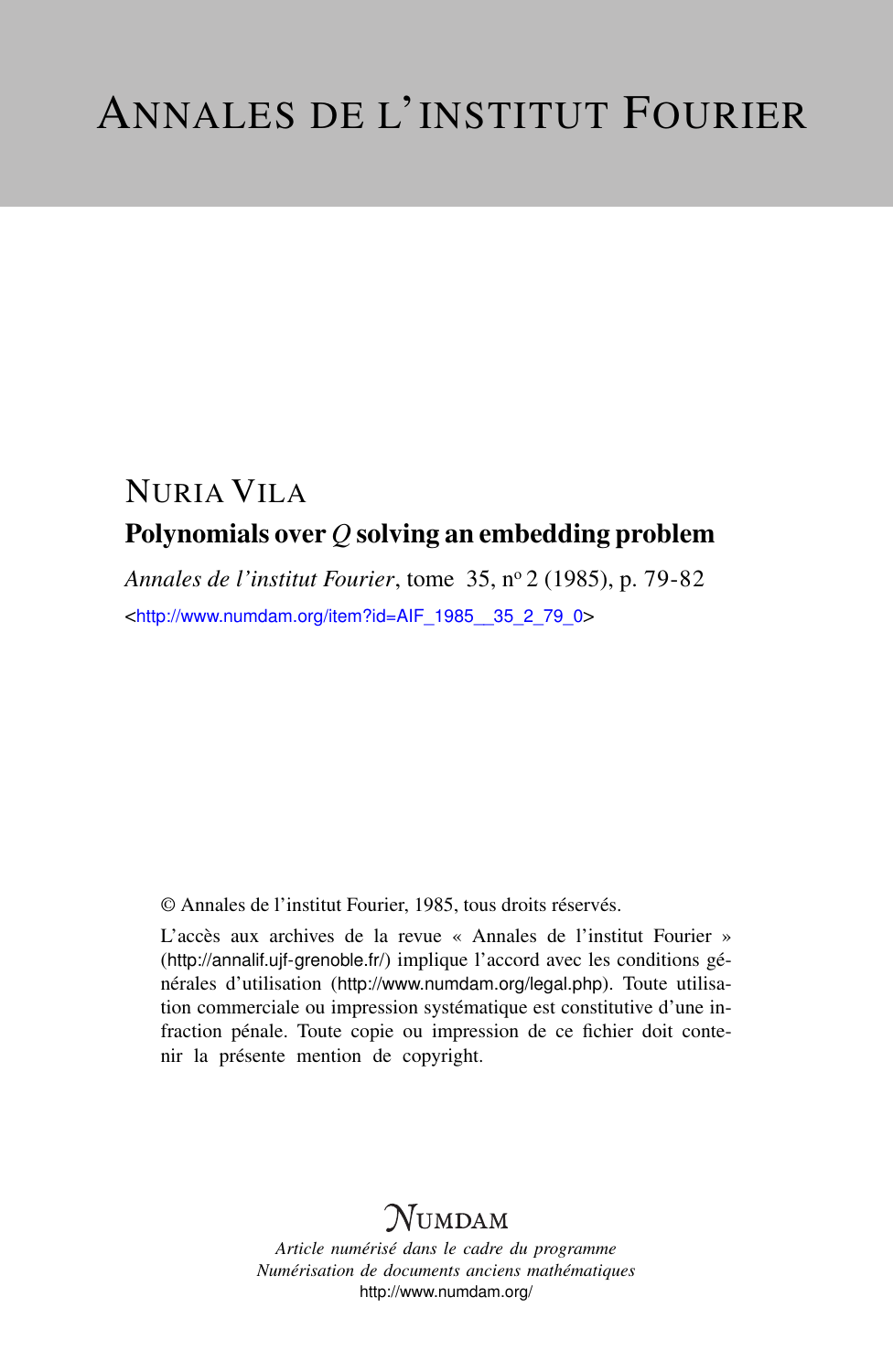Ann. Inst. Fourier, Grenoble **35,** 2 (1985), 79-82.

### **POLYNOMIALS OVER Q SOLVING AN EMBEDDING PROBLEM**

#### **par Nuria VILA**

In 1980 we have constructed infinitely many polynomials with coefficients in  $Q$  having absolute Galois group the alternating group  $A_n$ (cf. [2]). Recently, J.-P. Serre (cf. [4]) has described the obstruction to a certain embedding problem as the Hasse-Witt invariant of an associated quadratic form.

In this note, using Serre's result, we see that the fields defined by the equations of [2], Th.2.1, can be embedded in a Galois extension with Galois group  $\hat{A}_n$ , the representation group of  $A_n$ , if and only if  $n \equiv 0 \pmod{8}$  or  $n \equiv 2 \pmod{8}$  and *n* sum of two squares. Then, for theses values of  $n$ , every central extension of  $A_n$  occurs as Galois group over Q.

I would like to thank Professor J.-P. Serre for communicating to me the results of [2] and for pointing out to me the case  $n \equiv 0 \pmod{8}$ .

Let K be a number field and R its ring of integers. Let

$$
F(X) = Xn + aX2 + bX + c, \quad ac \neq 0,
$$

be a polynomial of R[X] satisfying the following conditions:

(i) F(X) is irreducible and primitive.

(ii)  $b^2(n-1)^2 = 4acn(n-2)$ .

(iii)  $(-1)^{n/2}c$  is a square.

(iv) If  $u = -b(n-1)/2(n-2)a$ , there exists a prime ideal p of R such that

 $c(n-1) \notin \mathfrak{p}$ ,  $f(u) \in \mathfrak{p}$  and  $3 \nmid v_n(f(u))$ .

In [2], Th. 1.1, we have proved that if *n* is an even integer, *n >* 2, the Galois group of  $F(X)$  over K is isomorphic to the alternating group  $A_n$ .

*Key-words :* Algebraic Number theory - Field theory and polynomials - Inverse problem of Galois theorem.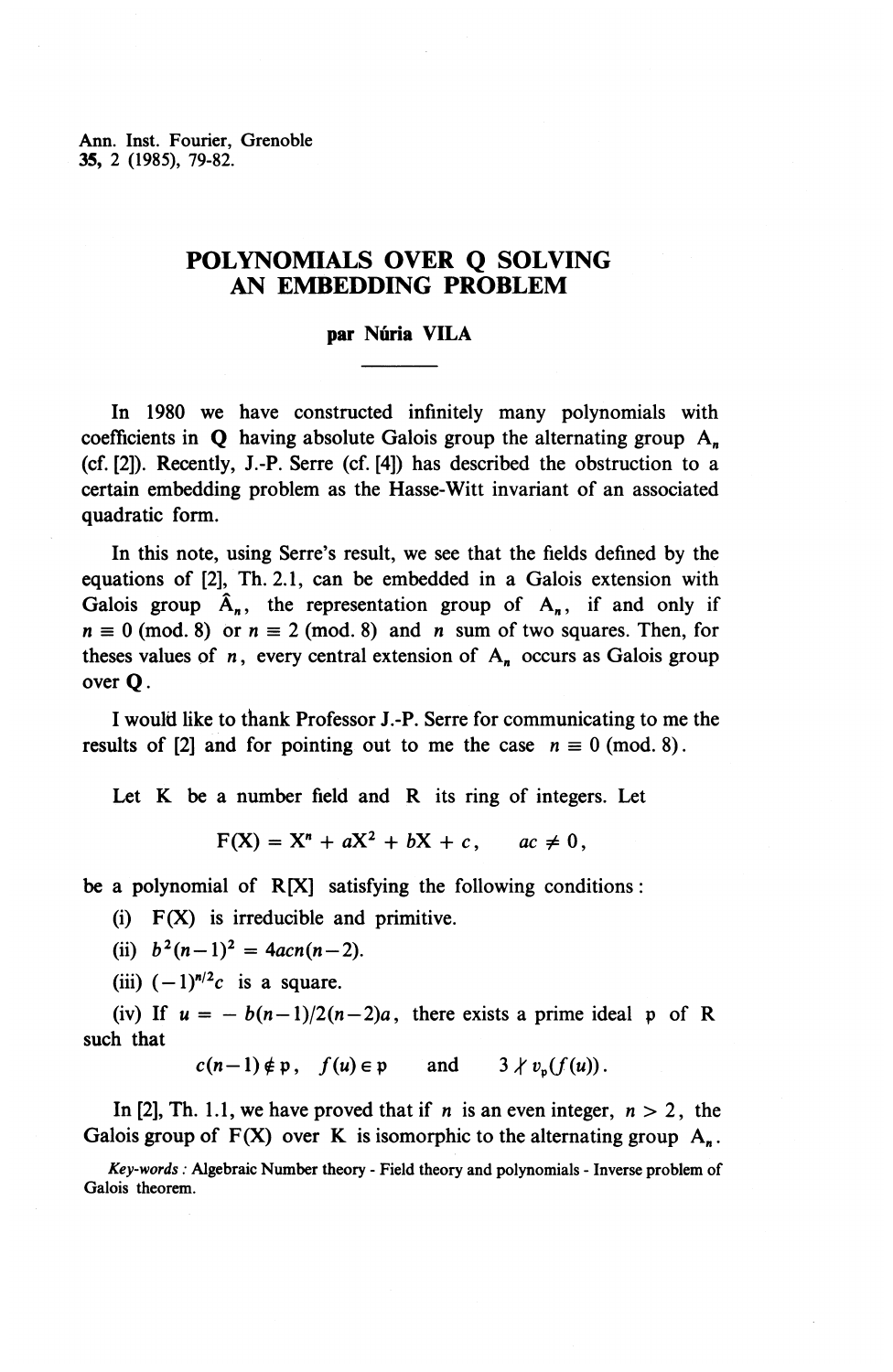The main result of this note is

THEOREM.  $-$  Suppose that *n* is an even integer,  $n > 6$ . Let N be the *splitting field of the polynomial* F(X). *The extension* N/K *can be embedded in a Galois extension with Galois group a given central extension of* A^ *if and only if*

> $n \equiv 0 \pmod{8}$ , or  $n \equiv 2 \pmod{8}$  and n is a sum of two squares.

Since for *n* even, we have constructed infinitely many polynomials with coefficients in Q satisfying the condition (i), (ii), (iii), (iv) (cf. [2], Th. 2.1), we have:

COROLLARY. – *Every central extension of*  $A_n$  *appears as Galois group over* Q *if*

> $n \equiv 0 \pmod{8}$ , or  $n \equiv 2 \pmod{8}$  and *n* is a sum of two squares.

Other values of *n* are considered in [5].

First of all, we prove the following

LEMMA.  $-$  Let  $f(X) = X^n + aX^2 + bX + c \in R[X]$  be an irreducible polynomial such that  $b^2(n-1)^2 = 4acn(n-2)$ . Let  $E = K(\theta)$ *, where*  $\theta$ *is a root of*  $f(X)$ . The quadratic form  $Tr_{E/K}(X^2)$  diagonalizes as follows :

$$
Tr_{E/K}(X^{2}) \sim \begin{cases} nX_{1}^{2}-(n-2)aX_{2}^{2}+X_{3}X_{4}+\cdots+X_{n-1}X_{n}, & \text{if } n \text{ is even,} \\ nX_{1}^{2}+X_{2}X_{3}+\cdots+X_{n-1}X_{n}, & \text{if } n \text{ is odd.} \end{cases}
$$

*Proof.* — Easy computations give:

$$
Tr(1) = n
$$
,  $Tr(\theta^i) = 0$ ,  $1 \le i \le n - 3$ ,  
\n $Tr(\theta^{n-2}) = -(n-2)a$ ,  $Tr(\theta^{n-1}) = -(n-1)b$ .

Suppose that *n* is even; let  $m = n/2$ . Clearly 1,  $\theta$ , ...,  $\theta^{m-1}$  are pairwise orthogonal vectors of E and  $\theta$ , ...,  $\theta^{m-2}$  are isotropic vectors of E. Then the quadratic space E splits:

$$
E \sim \langle 1 \rangle \perp \langle \theta^{m-1} \rangle \perp (m-2)H \perp E',
$$

where H is a hyperbolic plane and E' is a quadratic plane.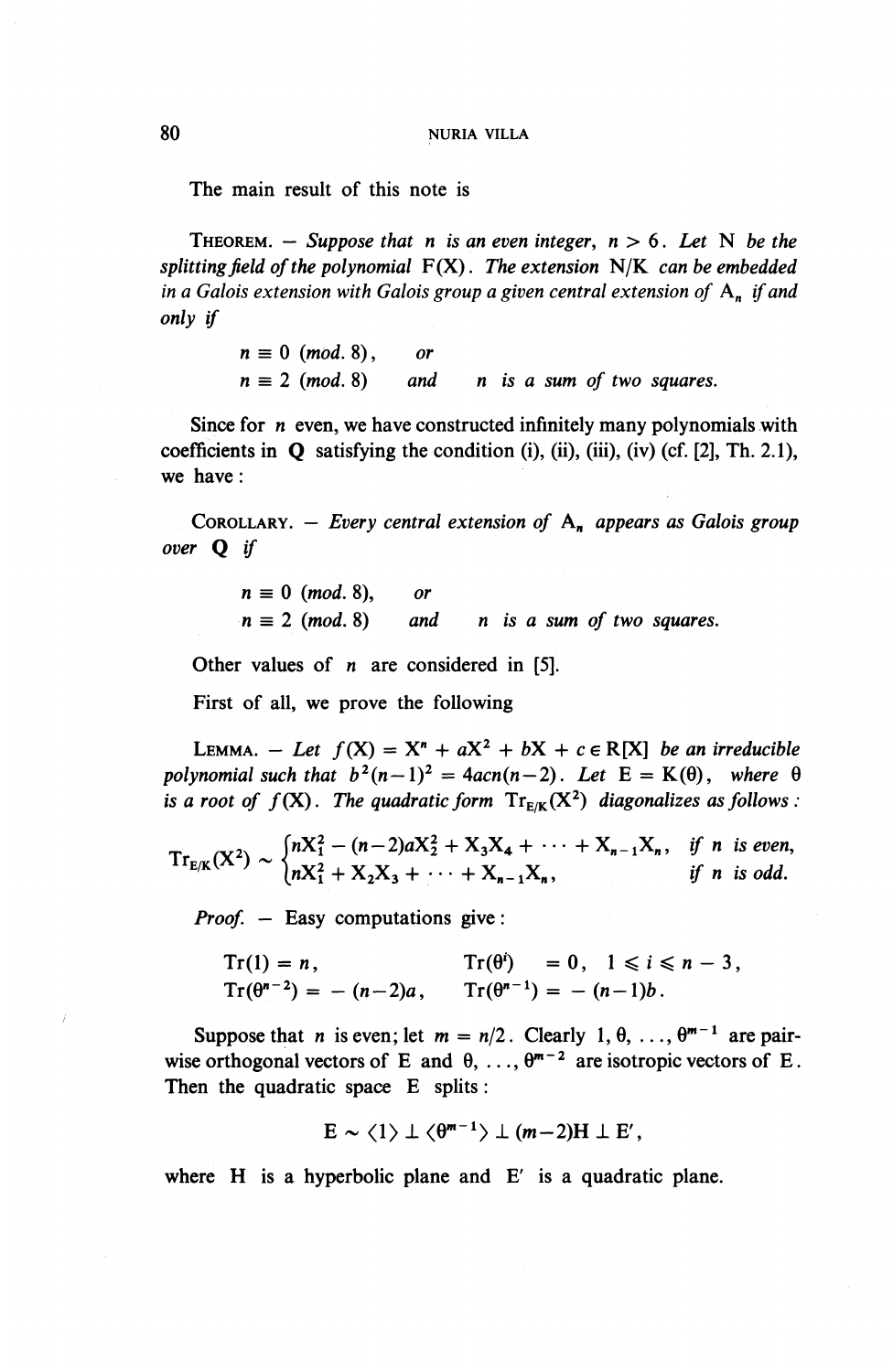Since  $b^2(n-1)^2 = 4ac(n-2)$ , the polynomial

$$
g(X) = nf(X) - Xf'(X)
$$

has a double root  $u$ . Hence the discriminant of  $f(X)$  is

$$
d = (-1)^{n(n-1)/2} R(f, f')
$$
  
= (-1)^{n(n-1)/2} R(g, f')/n  
= (-1)^{n(n-1)/2} (n-2)^{n-1} b^{n-1} f'(u)^2/n,

where  $R(f, f')$  is the resultant of f and f'.

Consequently, the discriminant of E' in  $K^*/K^{*2}$  is  $-1$ . Thus, E' is a hyperbolic plane.

The proof in the case *n* odd runs in an analogous way.

*Proof of the Theorem.*  $-$  Let  $\hat{A}_n$  be the representation group *(Darstellungsgruppe)* of  $A_n$  (cf. [1]). The group  $\hat{A}_n$  is the only non-trivial extension of  $A_n$  with kernel  $Z/2$  (cf. [3]).

Let  $0 \neq a_n \in H^2(A_n, \mathbb{Z}/2)$  be the cohomological class associated to  $\hat{A}_n$ . It is easy to see (cf. [5], Th. 1.1) that our embedding problem is reduced to embed N/K in a Galois extension with Galois group  $\hat{A}_n$ . As it is wellknown, the obstruction to this embedding problem is  $inf(a_n)$ , where

$$
\inf: H^2(A_n, \mathbf{Z}/2) \to H^2(G_K, \mathbf{Z}/2)
$$

is the homomorphism associated to the epimorphism  $p: G_K \to A_n$ . Let  $\theta$ be a root of  $F(X)$  and  $L = Q(\theta)$ . By [4], Th. 1,

$$
\inf (a_n) = w(L/K),
$$

where  $w(L/K)$  denote the Hasse-Witt invariant of the quadratic form  $Tr_{L/K}(X^2)$ . By the Lemma, we have

$$
w(L/K) = (n, (-1)^{n/2}) \otimes (-1, (-1)^{n(n-2)/8}).
$$

Therefore,  $w(L/K) = 1$  if and only if  $n \equiv 0 \pmod{8}$ , or  $n \equiv 2 \pmod{8}$ and  $n$  is a sum of two squares.

*Remark.* – If *n* is an odd square and  $f(X) \in R[X]$  is a polynomial satisfying the conditions (i), (ii) and (iv), the Galois group of  $f(X)$  is also isomorphic to  $A_n$  (cf. [2], Th. 1.6). Then, we can proceed as in the